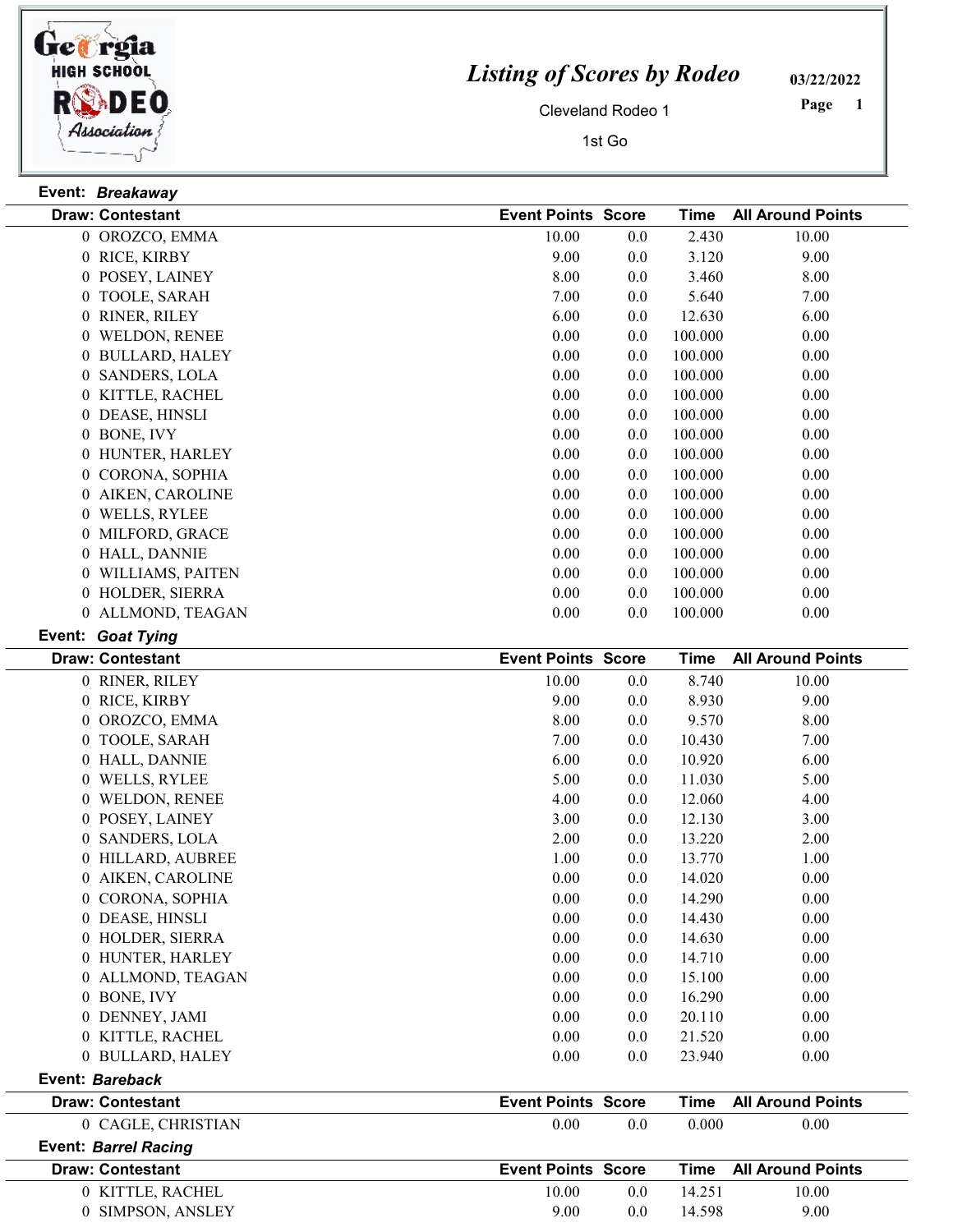| <b>HIGH SCHOOL</b><br>Association | <b>Listing of Scores by Rodeo</b><br>Cleveland Rodeo 1<br>1st Go |                           |     |             | 03/22/2022<br>Page<br>2  |
|-----------------------------------|------------------------------------------------------------------|---------------------------|-----|-------------|--------------------------|
| 0 HOLDER, SIERRA                  |                                                                  | 8.00                      | 0.0 | 14.682      | 8.00                     |
| 0 WHITE, JOZIE                    |                                                                  | 7.00                      | 0.0 | 14.825      | 7.00                     |
| 0 CHADWICK, KIRSTIN               |                                                                  | 6.00                      | 0.0 | 14.873      | 6.00                     |
| 0 GARLAND, PRESLEY                |                                                                  | 5.00                      | 0.0 | 14.876      | 5.00                     |
| 0 RICE, KIRBY                     |                                                                  | 4.00                      | 0.0 | 14.888      | 4.00                     |
| 0 ALLMOND, TEAGAN                 |                                                                  | 3.00                      | 0.0 | 14.922      | 3.00                     |
| 0 DEASE, HINSLI                   |                                                                  | 2.00                      | 0.0 | 14.946      | 2.00                     |
| 0 ROARK, BREE                     |                                                                  | 1.00                      | 0.0 | 15.137      | 1.00                     |
| 0 STANTON, BAYLEE                 |                                                                  | 0.00                      | 0.0 | 15.178      | 0.00                     |
| 0 PFIEL, THERESA                  |                                                                  | 0.00                      | 0.0 | 15.188      | 0.00                     |
| 0 HUFSTETLER, NICOLE              |                                                                  | 0.00                      | 0.0 | 15.243      | 0.00                     |
| 0 HALL, DANNIE                    |                                                                  | 0.00                      | 0.0 | 15.253      | 0.00                     |
| 0 CORONA, SOPHIA                  |                                                                  | 0.00                      | 0.0 | 15.265      | 0.00                     |
| 0 HAYES, LILLI                    |                                                                  | 0.00                      | 0.0 | 15.585      | 0.00                     |
| 0 BUTLER, ELLIE                   |                                                                  | 0.00                      | 0.0 | 15.688      | 0.00                     |
| 0 WELLS, RYLEE                    |                                                                  | 0.00                      | 0.0 | 15.704      | 0.00                     |
| 0 RINER, RILEY                    |                                                                  | 0.00                      | 0.0 | 15.716      | 0.00                     |
| 0 BULLARD, HALEY                  |                                                                  | 0.00                      | 0.0 | 15.897      | 0.00                     |
| 0 FURR, HANNAH                    |                                                                  | 0.00                      | 0.0 | 16.046      | 0.00                     |
| 0 WELLS, SHELBY                   |                                                                  | 0.00                      | 0.0 | 16.201      | 0.00                     |
| 0 BROOKS, JENNA                   |                                                                  | 0.00                      | 0.0 | 16.458      | 0.00                     |
| 0 SOWERS, EMMY                    |                                                                  | 0.00                      | 0.0 | 16.463      | 0.00                     |
| 0 AIKEN, CAROLINE                 |                                                                  | 0.00                      | 0.0 | 16.547      | 0.00                     |
| 0 HOPEAU, LEILA                   |                                                                  | 0.00                      | 0.0 | 18.904      | 0.00                     |
| 0 POSEY, LAINEY                   |                                                                  | 0.00                      | 0.0 | 19.698      | 0.00                     |
| 0 DENNEY, JAMI                    |                                                                  | 0.00                      | 0.0 | 19.768      | 0.00                     |
| 0 HILLARD, AUBREE                 |                                                                  | 0.00                      | 0.0 | 20.177      | 0.00                     |
| 0 TRIBBLE, MAGGIE                 | (N/M)                                                            | 0.00                      | 0.0 | 100.000     | 0.00                     |
| 0 REAM, BRECKYN                   |                                                                  | 0.00                      | 0.0 | 100.000     | 0.00                     |
| <b>Event: Bull Riding</b>         |                                                                  |                           |     |             |                          |
| <b>Draw: Contestant</b>           |                                                                  | <b>Event Points Score</b> |     | <b>Time</b> | <b>All Around Points</b> |
| 0 SULLIVAN, CARTER                |                                                                  | 0.00                      | 0.0 | 0.000       | 0.00                     |
| 0 BARNETTE, JACKSON               |                                                                  | 0.00                      | 0.0 | 0.000       | 0.00                     |
| 0 RIZZO, MARCO                    | (N/M)                                                            | 0.00                      | 0.0 | 0.000       | 0.00                     |
| 0 ALLISTON, LEVI                  |                                                                  | 0.00                      | 0.0 | 0.000       | 0.00                     |
| 0 MULL, LANE                      |                                                                  | 0.00                      | 0.0 | 0.000       | 0.00                     |
| <b>Event: Calf Roping</b>         |                                                                  |                           |     |             |                          |
| <b>Draw: Contestant</b>           |                                                                  | <b>Event Points Score</b> |     | <b>Time</b> | <b>All Around Points</b> |
| 0 BURGESS, HANK                   |                                                                  | 10.00                     | 0.0 | 9.810       | 10.00                    |
| 0 SAPP, BALEY                     |                                                                  | 9.00                      | 0.0 | 12.270      | 9.00                     |
| 0 GRAY, NATHAN                    |                                                                  | 8.00                      | 0.0 | 12.450      | 8.00                     |
| 0 MILFORD, GARRETT                |                                                                  | 7.00                      | 0.0 | 13.750      | 7.00                     |
| TOWNSEND, ZACHARY<br>$\theta$     |                                                                  | 6.00                      | 0.0 | 14.590      | 6.00                     |
| SAPP, JHETT<br>$\overline{0}$     |                                                                  | 5.00                      | 0.0 | 15.170      | 5.00                     |
| 0 SAMPLES, ELI                    |                                                                  | 4.00                      | 0.0 | 16.030      | 4.00                     |
| 0 DENNEY, LUKE                    |                                                                  | 3.00                      | 0.0 | 17.310      | 3.00                     |
| 0 GOBLE, CASH                     |                                                                  | 2.00                      | 0.0 | 17.820      | 2.00                     |
| 0 GREEN, RILEY                    |                                                                  | 1.00                      | 0.0 | 18.410      | 1.00                     |
| 0 ORR, TEIGAN                     |                                                                  | 0.00                      | 0.0 | 24.270      | 0.00                     |
| 0 WEST, BEAU                      |                                                                  | 0.00                      | 0.0 | 24.940      | 0.00                     |
| 0 PAYTON, GUNTER                  |                                                                  | 0.00                      | 0.0 | 100.000     | 0.00                     |
| 0 HARPER, ADISON                  |                                                                  | $0.00\,$                  | 0.0 | 100.000     | 0.00                     |

Г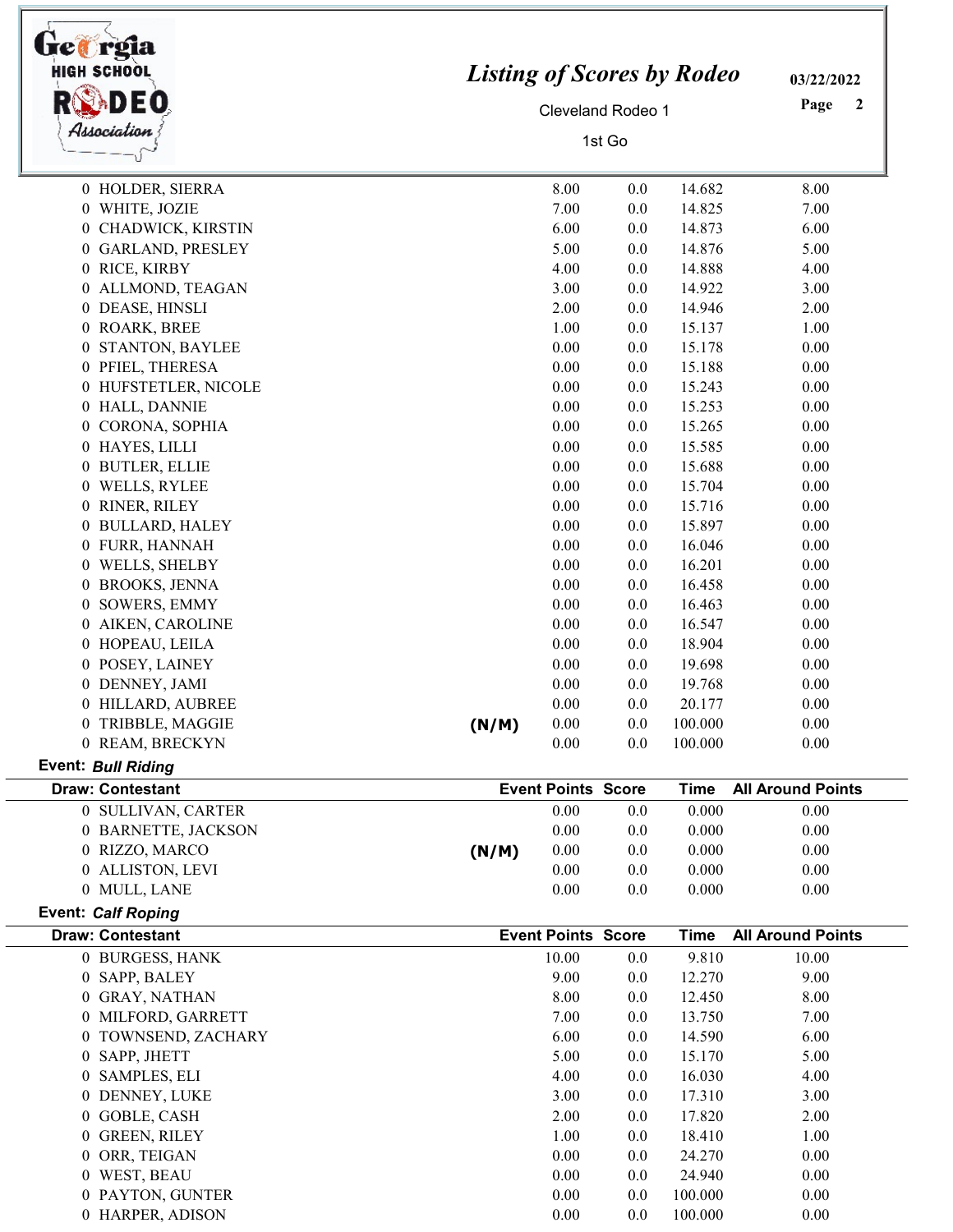| bet rgia<br><b>HIGH SCHOOL</b><br>DEO         | <b>Listing of Scores by Rodeo</b> | 03/22/2022<br>Page<br>3            |                |                       |                                   |
|-----------------------------------------------|-----------------------------------|------------------------------------|----------------|-----------------------|-----------------------------------|
| Association                                   | Cleveland Rodeo 1<br>1st Go       |                                    |                |                       |                                   |
| 0 CAGLE, CHRISTIAN                            |                                   | 0.00                               | 0.0            | 100.000               | 0.00                              |
| 0 MILLER, TREVOR                              |                                   | 0.00                               | 0.0            | 100.000               | 0.00                              |
| 0 THOMAS, LOGAN                               |                                   | 0.00                               | 0.0            | 100.000               | 0.00                              |
| 0 WILLIAMS, TATE                              |                                   | 0.00                               | 0.0            | 100.000               | 0.00                              |
| 0 BUCHANAN, GAVIN                             |                                   | 0.00                               | $0.0\,$        | 100.000               | 0.00                              |
| 0 HOBSON, CHARLIE                             |                                   | 0.00                               | $0.0\,$        | 100.000               | 0.00                              |
| 0 OROZCO, KOLTON                              |                                   | 0.00                               | 0.0            | 100.000               | 0.00                              |
| 0 MOXLEY, LUKE                                |                                   | $0.00\,$                           | $0.0\,$        | 100.000               | 0.00                              |
| 0 LOGUE, RYAN                                 |                                   | 0.00                               | 0.0            | 100.000               | 0.00                              |
| <b>Event: Poles</b>                           |                                   |                                    |                |                       |                                   |
| <b>Draw: Contestant</b><br>0 KITTLE, RACHEL   |                                   | <b>Event Points Score</b><br>10.00 | 0.0            | <b>Time</b><br>21.400 | <b>All Around Points</b><br>10.00 |
| 0 RICE, KIRBY                                 |                                   | 9.00                               | 0.0            | 21.959                | 9.00                              |
| 0 DEASE, HINSLI                               |                                   | 8.00                               | 0.0            | 22.157                | 8.00                              |
| 0 DENNEY, JAMI                                |                                   | 7.00                               | 0.0            | 22.421                | 7.00                              |
| 0 BULLARD, HALEY                              |                                   | 6.00                               | 0.0            | 22.848                | 6.00                              |
| 0 PFIEL, THERESA                              |                                   | 5.00                               | 0.0            | 23.126                | 5.00                              |
| SIMPSON, ANSLEY<br>$\boldsymbol{0}$           |                                   | 4.00                               | 0.0            | 24.043                | 4.00                              |
| 0 ALLMOND, TEAGAN                             |                                   | 3.00                               | 0.0            | 27.179                | 3.00                              |
| 0 POSEY, LAINEY                               |                                   | 2.00                               | 0.0            | 27.659                | 2.00                              |
| 0 STANTON, BAYLEE                             |                                   | 1.00                               | 0.0            | 27.746                | 1.00                              |
| 0 BROOKS, JENNA                               |                                   | 0.00                               | 0.0            | 28.355                | 0.00                              |
| 0 HILLARD, AUBREE<br>0 AIKEN, CAROLINE        |                                   | 0.00<br>0.00                       | 0.0<br>0.0     | 28.456<br>28.457      | 0.00<br>0.00                      |
| 0 CORONA, SOPHIA                              |                                   | 0.00                               | 0.0            | 32.598                | 0.00                              |
| 0 TRIBBLE, MAGGIE                             | (N/M)                             | 0.00                               | 0.0            | 33.570                | 0.00                              |
| 0 HUFSTETLER, NICOLE                          |                                   | 0.00                               | 0.0            | 38.199                | 0.00                              |
| 0 ROARK, BREE                                 |                                   | $0.00\,$                           | 0.0            | 100.000               | 0.00                              |
| 0 HALL, DANNIE                                |                                   | 0.00                               | 0.0            | 100.000               | 0.00                              |
| 0 WELLS, RYLEE                                |                                   | 0.00                               | $0.0\,$        | 100.000               | 0.00                              |
| 0 RINER, RILEY                                |                                   | 0.00                               | $0.0\,$        | 100.000               | 0.00                              |
| 0 CHADWICK, KIRSTIN                           |                                   | 0.00                               | $0.0\,$        | 100.000               | 0.00                              |
| 0 BUTLER, ELLIE                               |                                   | 0.00                               | $0.0\,$        | 100.000               | 0.00                              |
| 0 WILLIAMS, PAITEN                            |                                   | 0.00                               | $0.0\,$        | 100.000<br>100.000    | 0.00                              |
| 0 HOPEAU, LEILA<br>0 SOWERS, EMMY             |                                   | 0.00<br>0.00                       | 0.0<br>$0.0\,$ | 100.000               | 0.00<br>0.00                      |
| 0 REAM, BRECKYN                               |                                   | 0.00                               | $0.0\,$        | 100.000               | 0.00                              |
| <b>Event: Steer Wrestling</b>                 |                                   |                                    |                |                       |                                   |
| <b>Draw: Contestant</b>                       |                                   | <b>Event Points Score</b>          |                | <b>Time</b>           | <b>All Around Points</b>          |
| 0 CAGLE, CHRISTIAN                            |                                   | 10.00                              | 0.0            | 8.400                 | 10.00                             |
| 0 ORR, TEIGAN                                 |                                   | 0.00                               | $0.0\,$        | 100.000               | 0.00                              |
| 0 TOWNSEND, ZACHARY                           |                                   | 0.00                               | $0.0\,$        | 100.000               | 0.00                              |
| 0 BURGESS, HANK                               |                                   | 0.00                               | 0.0            | 100.000               | 0.00                              |
| Event: Team Roping<br><b>Draw: Contestant</b> |                                   | <b>Event Points Score</b>          |                | <b>Time</b>           | <b>All Around Points</b>          |
| $0$ ORR, TEIGAN $(1)$                         |                                   | 10.00                              | 0.0            | 7.560                 | 10.00                             |
| 0 MILLER, TREVOR (2)                          |                                   | 10.00                              | 0.0            | 7.560                 | 10.00                             |
| 0 GRAY, NATHAN (1)                            |                                   | 9.00                               | 0.0            | 7.580                 | 9.00                              |
| $0$ WEST, BEAU $(2)$                          |                                   | 9.00                               | 0.0            | 7.580                 | 9.00                              |
| 0 TOOLE, SARAH (1)                            |                                   | 8.00                               | $0.0\,$        | 11.360                | 8.00                              |
| 0 DENNEY, LUKE (2)                            |                                   | 8.00                               | 0.0            | 11.360                | 8.00                              |